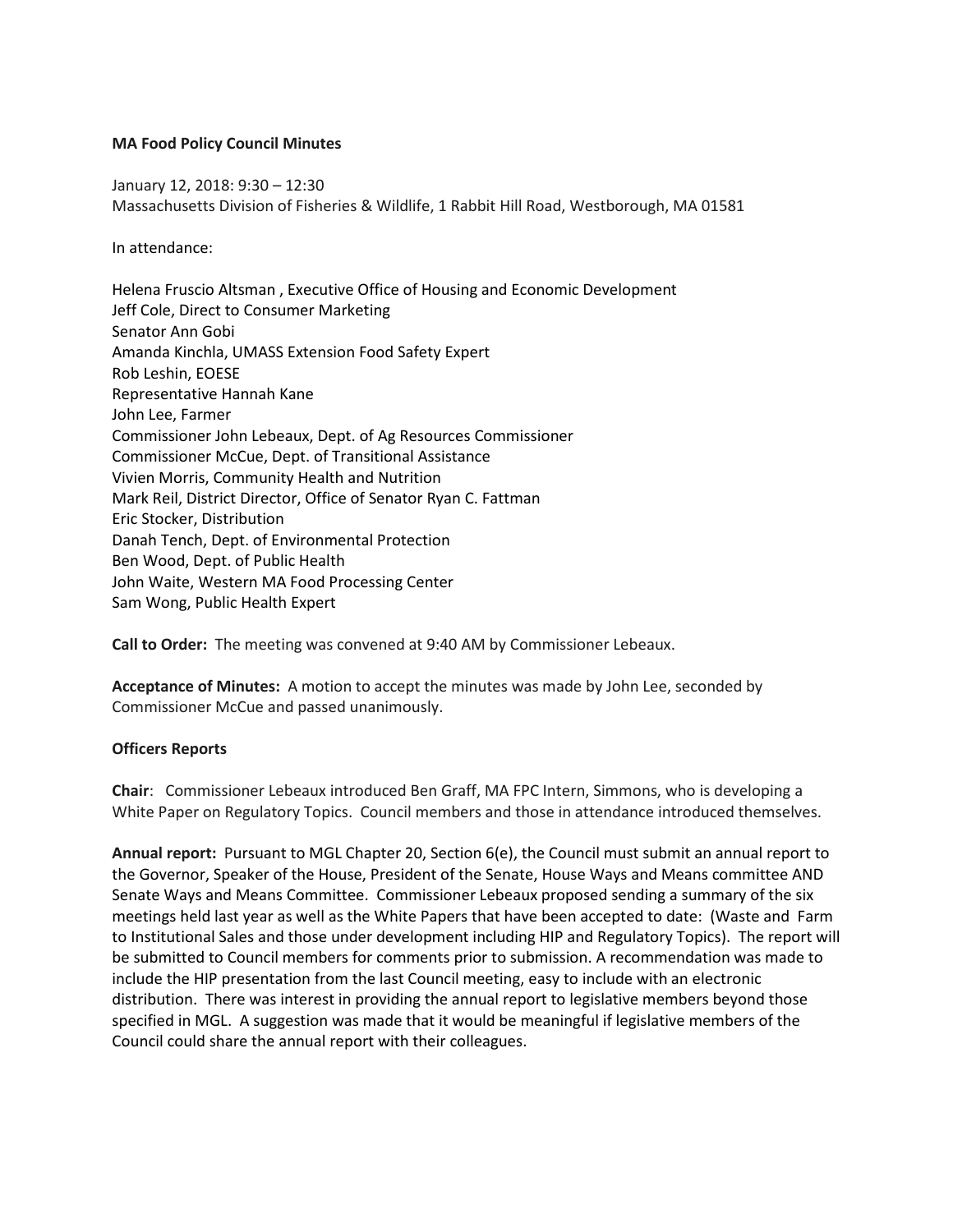2018 meeting logistics: Commissioner Lebeaux asked for feedback to consider having four meetings at the Division of Fisheries & Wildlife, one in November at Tower Hill and one in November at the state house. A suggestion was made to have one of the meetings at UMASS. Any other suggestions are welcome. (The Worcester Train Station meeting site is no longer available).

One-on-one Council member discussions: Commissioner Lebeaux has had one-on-one meetings with many Council members about opinions, perspectives and expertise which have been important to inform the facilitated discussion later in this meeting, and will be checking for times to meet with additional Council members.

#### **Old Business**

HIP White Paper and Letter Review: The discussion on these documents was tabled until the next Council meeting, to allow for additional internal review. A few comments included a review of the definition of food insecurity. Who decides if the price is affordable? If information is available, show that the HIP program changed the purchasing habits of SNAP recipients beyond the incentive. The evaluation shows that additional SNAP dollars are being spent at the same HIP retail locations for additional food purchases, beyond the incentive. Quotes from SNAP recipients using the HIP program would illustrate how their food purchasing decision making process has been changed.

A discussion about the importance of promoting this aspect of the program and the long term sustainability followed, noting the increase in the pace of incentive redemption. Legislative members of the Council plan to request funding, and explained that information on the long-term impact and changes in purchasing would be helpful. A long term goal is to transition recipients off the benefit. The strong positive impact on the farming community has been well demonstrated. At a federal level, a definition of sustainability is continued purchases at the farmers markets, regardless of an incentive. A comment was made that everyone at every economic level would like to eat more healthfully, but in many cases it comes down to affordability and access.

**Program:** Food is Medicine Plan, Jean Terranova, Director of Food and Health Policy, Community Servings. Community Services produces medically tailored meals that are delivered critically ill residents. The new statewide Food is Medicine Plan, funded by Blue Cross, aims to inventory related innovative programs and corresponding data across the state over 12 months and work to expand the health care sectors involvement and engagement in food as medicine interventions. This work has several intersections with the Plan. The survey being used has been vetted by the Harvard School of Public Health. Listening sessions will complement the surveys to understand how individuals are connected to resources. Outcomes will be part of a presentation of data at the 2018 Oct Food is Medicine symposium. The project planning council includes MA Public Health Association and insurers including Commonwealth Alliance who have been reimbursing for meals for a previous three years pilot. The outcome shows a 16% average monthly health care savings. Insurers have provided some grant funds, but for sustainability, cost effectiveness is important. Health care providers are also a part of the program, including medical practices and physician practices and Community Benefits providers. Question: How can this program support local food? There is a perception that local food is expensive. Community Servings get subsidized local food from Red Tomato. Many of the organizations have local food as part of their mission. To push it over the finish line, more data is needed. CSAs are a good place to make those connections via the HIP program.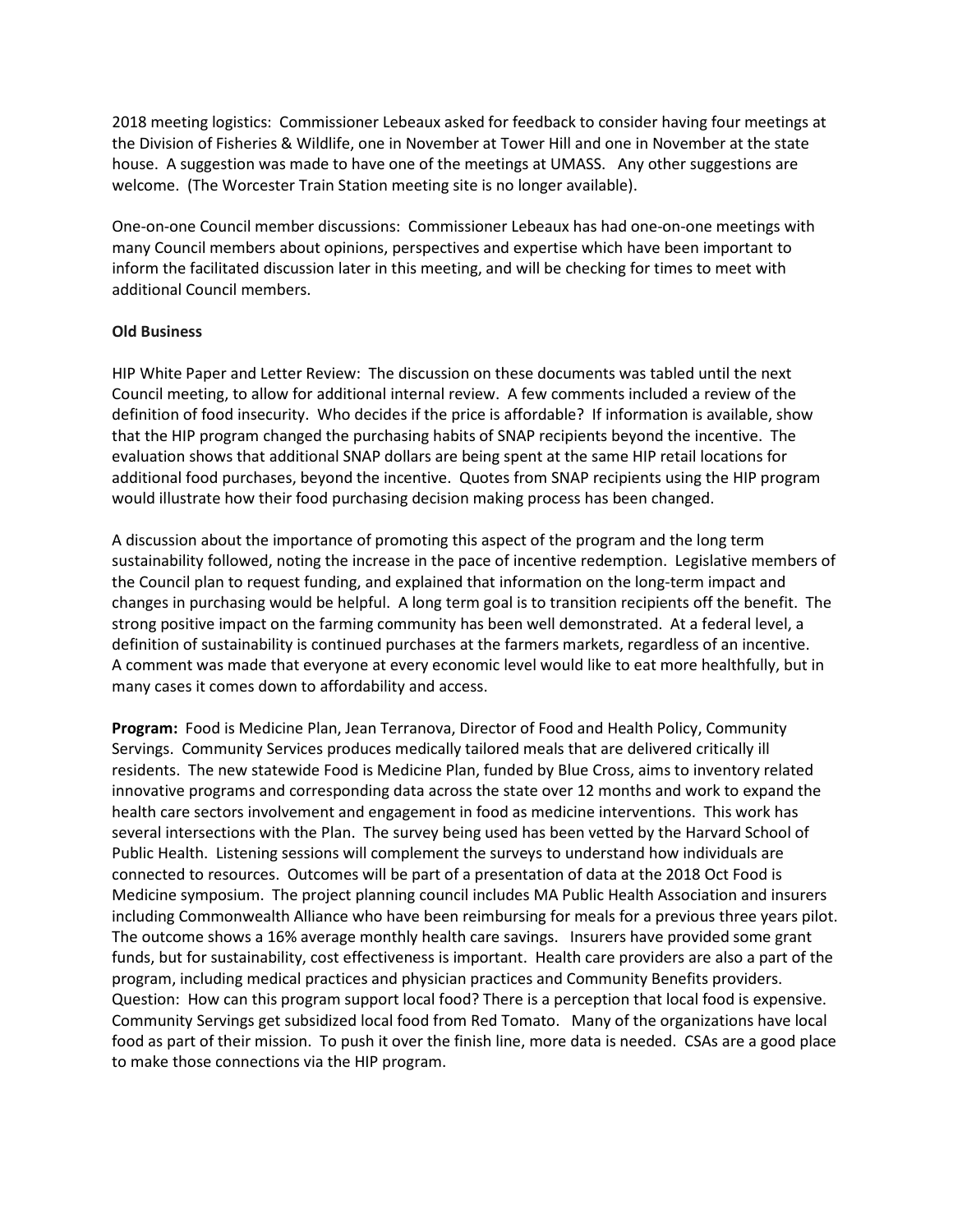Just Roots in western MA and Lands Sake in eastern MA has a CSA box for this purpose. Community Services is raising capital for a new facility to triple meal production capacity.

In the K-12 foodservice system, the higher probability for local foods being used is when scratch foods are used. Springfield has a large culinary facility with long term 100% USDA foods as well as open kitchen space as satellite kitchen foods – including 60 schools and Holyoke. Syracuse is watching very closely as part of a trend to move away from processed product. 68% of schools in MA report using local produce.

**Program:** Municipal Strategies to Increase Food Access, Heidi Stucker, Regional Planner, Metropolitan Area Planning Council: MAPC provides planning services for over 100 cities and town. This strategy guide has been distributed to MASS in Motion towns. Compliments were shared for the usefulness of the tool, and a suggestion that it be shared with all towns involved in a master planning process, as well as the upcoming MA Municipal Association meeting coming up in Boston.

## **New Business**

**Council member updates**: The Office of Secondary and Elementary Education is partnering with Framingham state for webinars on school nutrition best practices. On February 14, Farm to School will offer an on-line webinar featuring three school districts talking about best practices to increase their consumption of local foods. The Western MA Food Processing Center had a ribbon cutting ceremony for their new facility, and shared appreciation for the funding support. UMASS Extension was awarded a USDA Food Safety Outreach Project grant for food safety education for small food businesses with a focus on Preventive Controls.

**MA Food Collaborative Update**, Winton Pitcoff, Executive Director: There has been a strong focus on the HIP program advocacy, and a campaign for support in the next budget cycle. Representatives Kane and Kulik and Gobi have been very helpful. As individuals, please find a way to support moving HIP forward. There have been gangbuster results - \$400,000 was projected but the actual amount is \$3 M. The Food Waste legislation has signs of moment. A new project focuses on how school food intersects with just about everything, and aggregating that information from around the state for collaboration and policy change. Brittany Peats was introduced, a new member of the Collaborative. Several Council members commented on the success of the Food System Forum, including the program, networking opportunity and the lunch with foods sourced from 33 farms.

## **Facilitated discussion for 2018 planning**

Christopher Bosso, Professor, School of Public Policy and Urban Affairs, Northeastern University

We forget sometimes how much is going on in Massachusetts and the high amount of activity. The Council has shown extraordinary effort in bringing this wide group of participants together to bridge the famous silos and promote the six priorities identified last year. Which of the six goals need more discussion? Should the Farm Bill be on an upcoming agenda, considering that 80% of the funding is for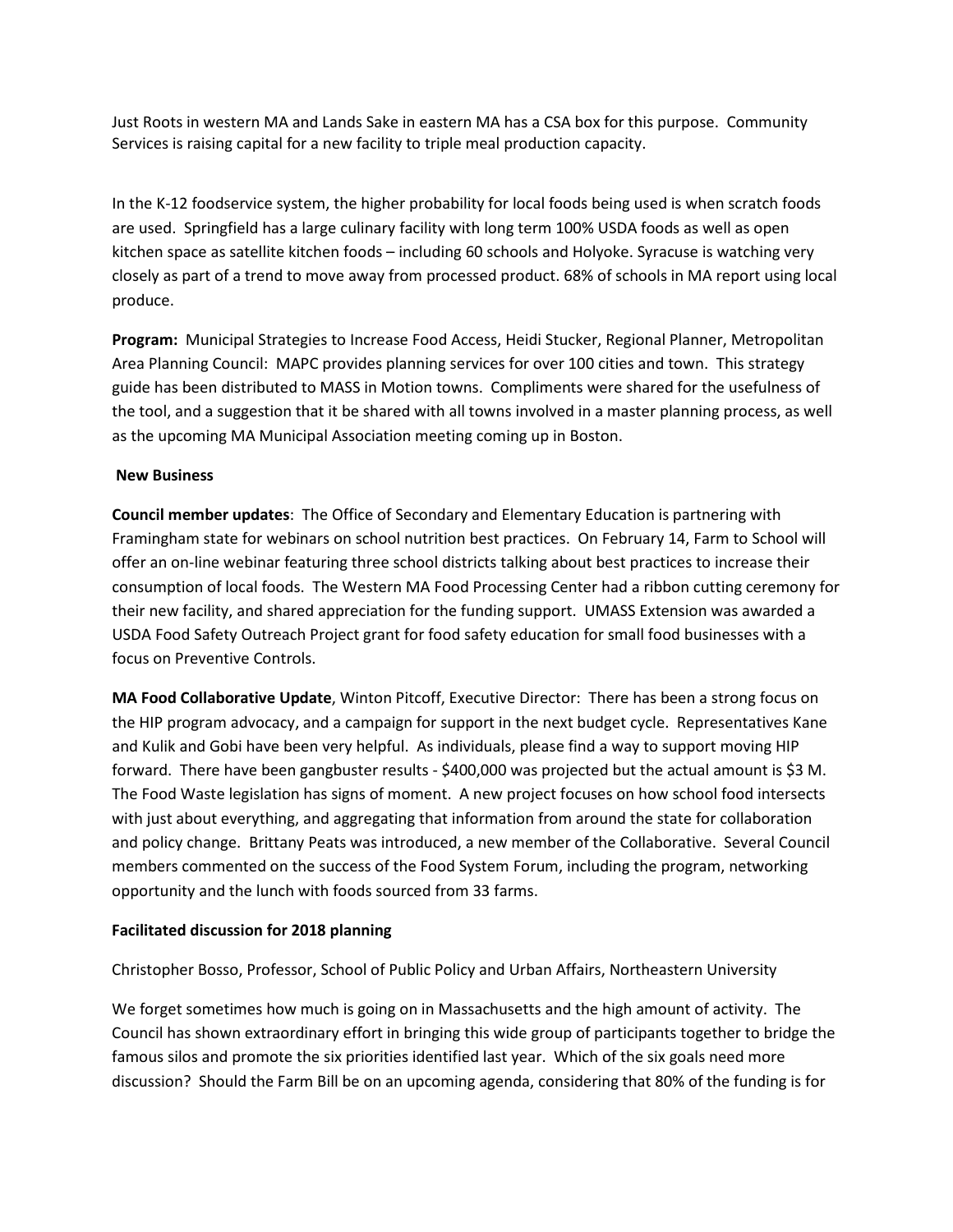nutrition programs? What about climate change, public education and cooking, food justice and equity issues and economic development opportunities?

Metrics, it's important for all the topics the Council has addressed. Understanding what types of metrics we want to invest in or leverage and would play back to the existing goals. There is an opportunity to understand more of those metrics and the milestones of all the work. Work to show causal relationships. Metrics are critical to show results. Who is going to coordinate? What are the metrics are fairly achievable? What data shows progress in the priority areas? What metrics can show change that promotes greater equity so the history of past discriminations in the current system can be addressed? Who is benefiting from food related work in the state? What kind of info is useful information to legislators? Metrics that show the impact on constituents is best. Metrics have to be packaged to be useful. Goals: It would be a mistake to move off the goals. It is crucial that we have consistency of goals and messages. Our challenge is prioritizing what we want to be working on and specific related goals. Don't want to get caught up in metrics. Which areas have the best impact for metrics, against the six goals for what we want to accomplish each year.

Consider follow-up and White Papers with new goals and strategies in them.

What is the Collaborative doing and what's the relationship with the Council? What discussions would be helpful for metrics or projects to move forward on the rubric of metrics? The metric isn't meeting the goal; it's what is showing progress.

The milestones documented on infrastructural data can help move us forward. It makes since for the Council to house keeping track of progress towards the goal, and continue on the six areas to quantify progress and also show that someone's keeping track of this. The enabling legislation includes the Plan and goal and benchmarks and progress towards achieving the goal. In terms of capacity, it's tough for the Collaborative. Six agencies have economists on staff and have a smaller working group who would identify which metrics there are, a few targeted things that are already being done, can we sue as markets, are we getting there and if yes, how or why is it happening. Who can do this work? You don't need expert statisticians to talk about metrics in this context. In a discussion you can identify how might we meet these goals in a way that makes sense? If it's outsourced, then process might rule over substance?

There are a lot of academicians want to study something that's relevant and to connect researchers with the questions that have the capacity could be efficient. The goals are aspirational; however there are measurable objectives that are worth discussing. What are the objectives under the goals and the metrics? It makes sense to focus on the existing goals and move to metrics based on objectives. A task force was discussed but suggested that instead, using smaller committee. Capacity is an issue for state agencies. At the same time, state agencies collect a tremendous data on a regular basis. Understanding what the indexes already exist and could be brought back to the Council would be helpful. It makes sense to take stock of what types of data agencies already have.

There is a lot of data is out there already. The Council can run it through the filters of how it works with the Plan and shape how it gets used by the agencies and the broader food community who when writing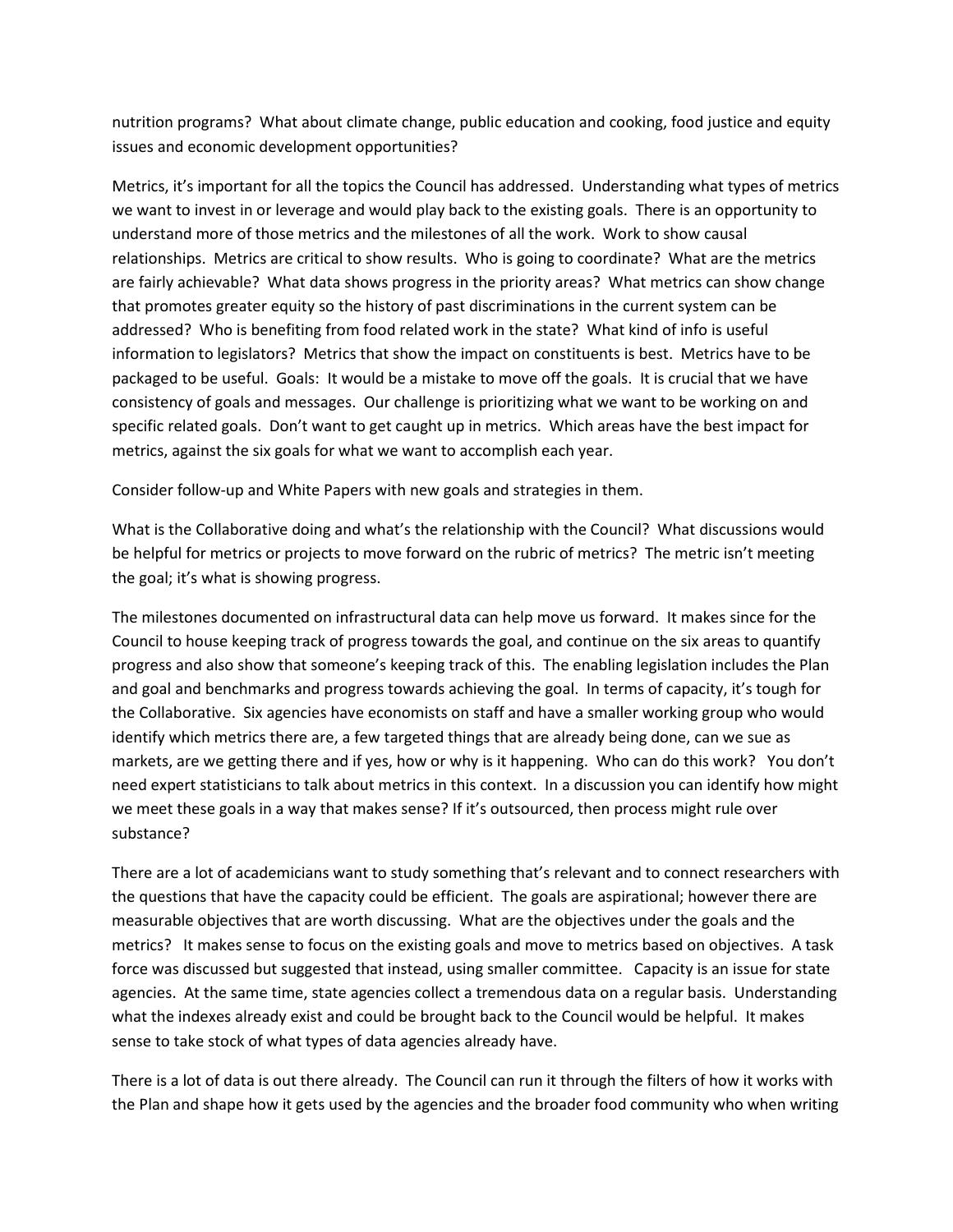grants need info for the broader stakeholder community. Think about the three lenses - equity, environment, economics. If the Council has a simple matrix that keeps track of a few numbers on each of these things it would be a great product. Consider a metric for each goal or some options. The Council should focus on a few achievable goals in each area, in a simple and straight forward manner. What's a baseline and a goal?.

A suggestion was to focus on the fragmentation of market options for growers, and resources to support growing and market choices. A network to more widely share information about surplus produce would be helpful to organizations and could spur entrepreneurial businesses – zucchini bread and muffins if there is a surplus of zucchini for example. Understanding technology options to connect producers and consumers in real time would also be helpful, including an inventory of existing resources and public and private businesses performing this service. There are lots of disruptive retail changes including Amazon's purchase of Whole Foods. Billions of pounds of cardboard have an impact. DEP is going to launch a solid waste master reduction plan.

How Climate change does it relate to the Council? For climate, how it affects water usage and energy consumption are important. The Senate passed a climate adaption plan, so there is considerable interest on the part of the Administration and farming is included. DPH is their climate change plan which includes access to food during emergencies. There could be a tie in with multiple state agencies. The City of Boston has done work on this. Master planning is about resiliency. How does climate change affect food system resiliency, especially during emergencies?

Advocacy: With blended membership, agencies cannot advocate within the administration and in general. How can we better engage the administration? More advocacy by non-agency members? How can the Council better amplify its voice? NGO members could be more vocal but haven't had a path unless it's through the Collaborative, but then the Council loses its opportunity. Could there be other ways to connect beyond the every two month meeting? Committees, etc… We haven't seen what that larger impact could be. Agency members have restricted roles. USDA relies on Farm Bureau as its advocate. Is that the kind of reality that you want? To rely on the Collaborative – to do what the Council can't do… Open Meeting Laws are construed by some as an obstacle.

Advocacy can be defined many ways. This body is here to create recommendations which are a way of advocating. The issue is tactics and how you go about that process. Perhaps the current systems functions as well as it can function. How can the Council better get its voice heard? Or let others speak for it? Think about it not that this is better than that, the food system matters with the three lenses and that the Council is a champion for raising up all of these issues and let people know that the Council exists and then people will start coming to meetings and perhaps there will be more interest from the outside. We don't have to say this is more important and that the Council's existence lifts that up. The Council is the voice.

Communication: Could the Council engage in social media to share activities and progress? Get the word out internally and externally! A lot of it is just educating people. Should there be communication and advocacy at the federal level though the Governor's office and the national legislative group in DC?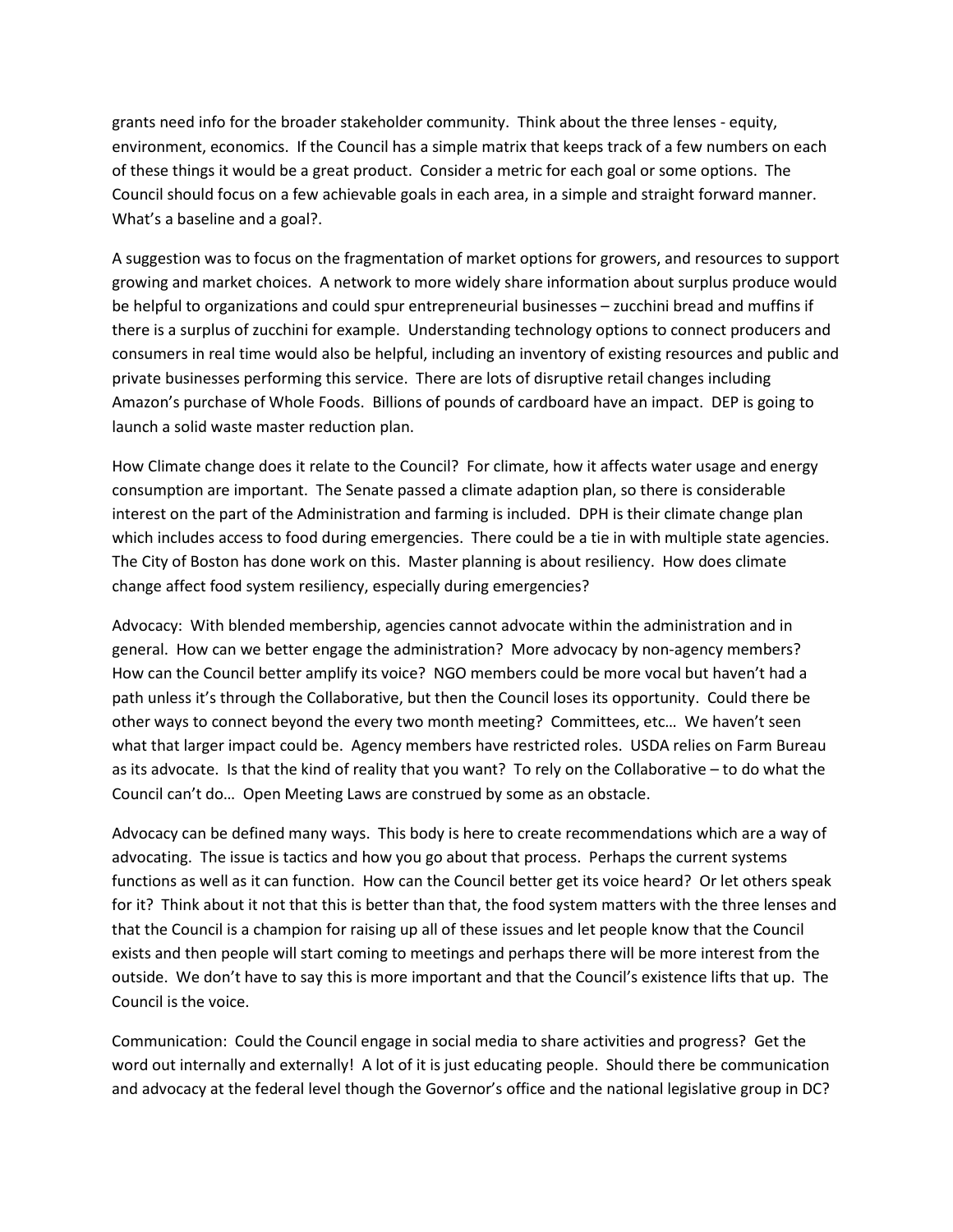This could be an agenda item. On a promotional level we're trying to get the word out on what we are doing and promotional rather than just spending time with a whole boatload of metrics.

Process comments: Legislation doesn't mandate that DAR is the chair, if there is interest from another Council member. The fisheries position to the Council has been stalled. The UMASS College of Food & Environment should be invited to future meetings. Extension could play a larger role. More awareness of the Council's activities would be helpful.

# **Public Comment**

Kathleen Liang, W. K. Kellogg Distinguished Professor of Sustainable Agriculture Director, Center for Environmental Farming Systems from North Carolina A&T State University was in attendance and shared some comments, which she asked to have included in the minutes. She summarized that most of the discussion focus on (1) creating a matrix to capture measurable outcomes and (2) identifying variables to measure corresponding to each goal. She suggested consideration of the Council working on one goal at a time with specific objectives, a matrix for each objective, and a meeting to share outcomes, data collection, and analysis.

Key points discussed in the meeting included a need:

For matrix, indicators, variables, and data.

To understand and link the complex issues in food system.

To set priorities to achieve each goal in a timely manner.

To create a process to achieve goals, present/share measurable outcomes, follow up with the

participants, and get feedback about future planning.

For Council members to generate action items to work with community.

To create small working groups.

To understand who else should be on the Council - higher education, researchers, U Mass College of Ag Dean/Extension Director/Experiment Station Director.

To work with researchers and students to assist the matrix, measurement, and impact analysis.

To increase fresh food access - how do we help local farmers to connect with buyers?

To understand what data do we need and how do we use data?

To improve awareness and promote community participation.

To work with local food task force.

To understand if we promote farmers to grow the same thing, what do we need to do to coordinate the supply chain activities?

To assist small entrepreneurs to create new value added products using local produce.

To focus on process - how do we communicate Council's role and progress with the public?

She complemented the Council saying that the format is very well facilitated, in an open meeting, open process, and open discussion. From her perspective, the Council is very balanced and well represented by a variety of members across public agencies, profit/nonprofit entities, and general audience. The Council links and integrates functions and services across sectors at state, regional, and local level. The Council has significant interest, passion, and commitment to serve the interests of MA and beyond. The Council has a focused mission and shared common goals and she looks forward to any opportunity for collaboration.

## **Announcements**